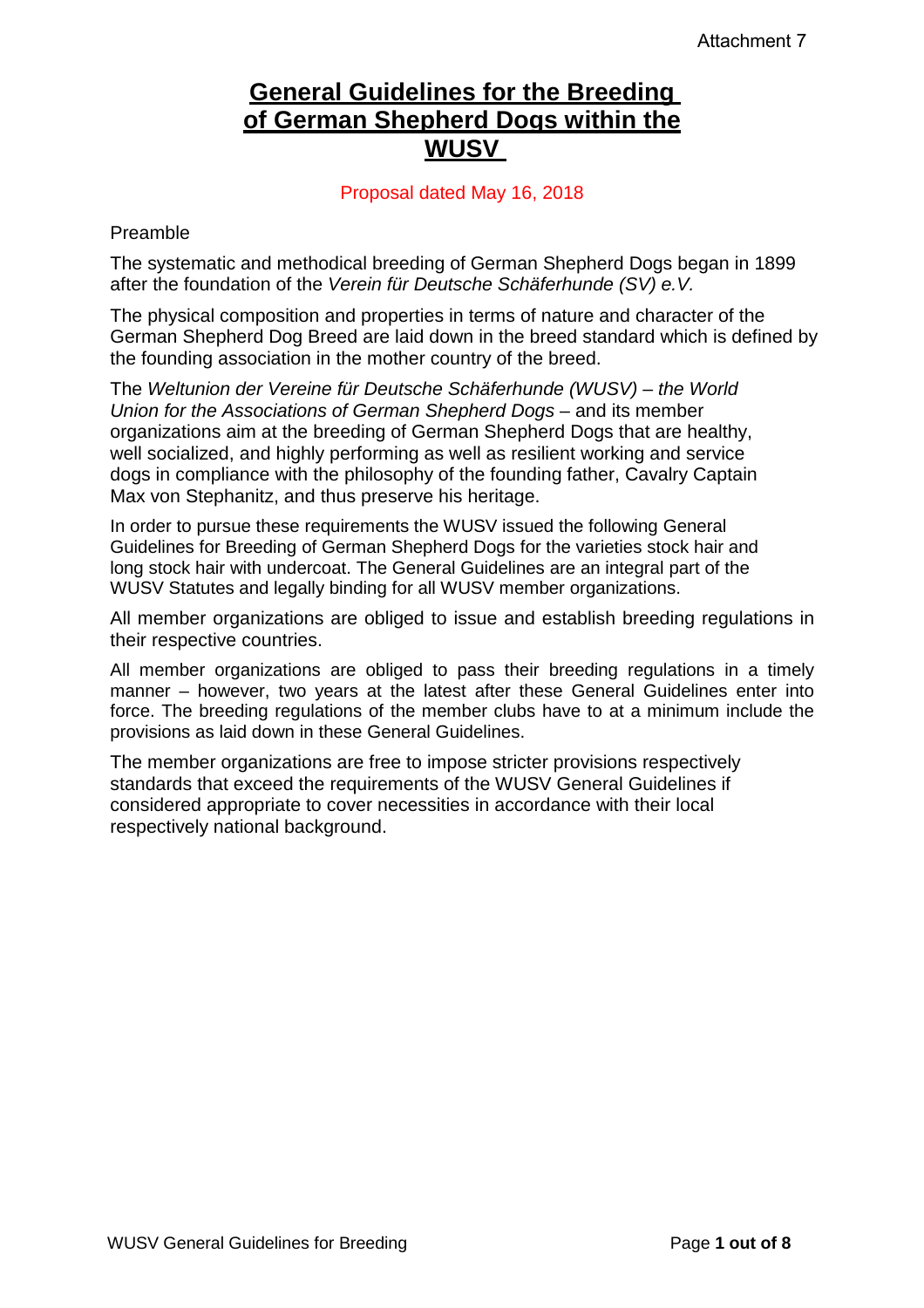# **General Guidelindes for Breeding**

- § 1 General
	- 1. The General Guidelines for Breeding of the WUSV define the minimum requirements for the breeding of German Shepherd Dogs under consideration of animal welfare as well as the stipulations in terms of the breeding regulations of the *Verein für Deutsche Schäferhunde (SV) e.V.* in its current version which have to be complied with by the WUSV member organizations.
	- 2. In addition to the General Guidelines, implementing rules can be issued. Those will be decided respectively changed by the WUSV Board of Directors in coordination with the SV Board of Directors and take effect as scheduled after the presentation at the general annual assembly of the WUSV.
- § 2 Member Organizations / Breed Clubs

The member organizations of the WUSV

- are responsible for the quidance, consultation and control of breeding as well as the keeping of a studbook and of a register for German Shepherd Dogs;
- are obliged to amend and change their regulations in accordance with the WUSV Statutes;
- have to ensure that commercial dog traders and breeders have no access to the studbooks;
- are responsible for the appropriate training, the appointment, further education, and activities of their respective breed wardens. The above mentioned is to be laid down in adequate regulations;
- are responsible for the verification of the expertise and training of their breeders , the examination of the breeding sites, and the control of proper keeping and raising of the dogs;
- have to ensure a proper procedure for the registration and protection of kennel names.
- § 3 Studbook and Register
	- 1. Studbook
		- 1.1. The studbook documents the ancestry of the dogs. Only those dogs may be registered who were bred under the control of the WUSV and/or the FCI, and for whom at least three continuous generations of ancestors can be verified.
		- 1.2. Pedigrees are excerpts from the studbook and need to show at least three generations in terms of a dog's ancestry.

Details in terms of the keeping of the studbook and the register are provided for in the implementing rules.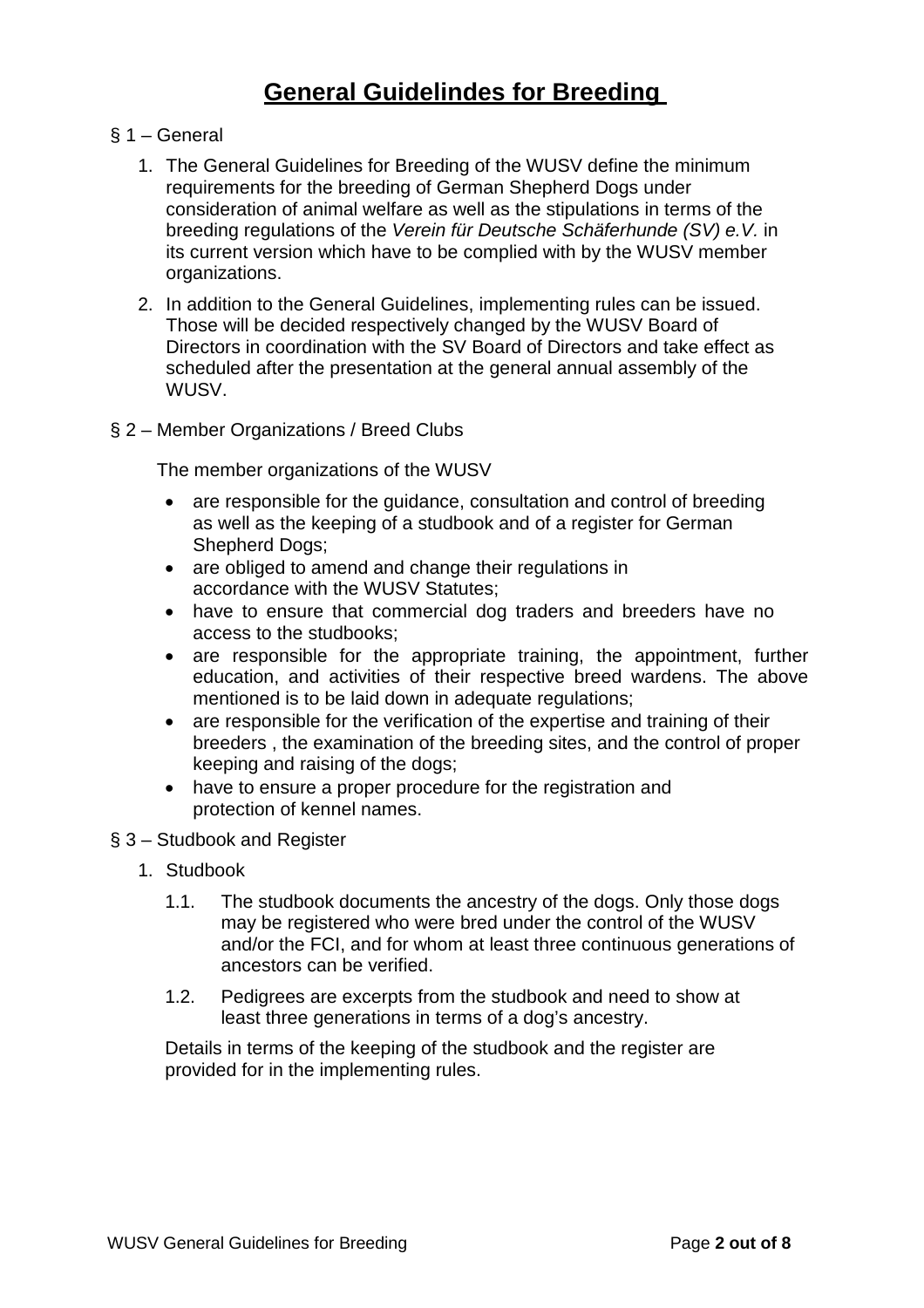- 2. Annex
	- 2.1. The WUSV member organizations are obliged to keep an annex. Dogs without a pedigree or with a pedigree that is not recognized by the WUSV and/ or the FCI can be entered into that register after a positive phenotype evaluation by a recognized breed judge for German Shepherd Dogs.

In order to qualify for a phenotype evaluation dogs have to complete the minimum age of 12 months, and after having reliably been identified by means of a microchip or a tattoo number.

- 2.2. Furthermore, dogs can be entered into the register, who descend from dogs who were already registered accordingly. Dogs whose ancestry can be verified for three continuous generations can be admitted to the studbook from the fourth generation on.
- 3. Responsibilities of the WUSV Member Organizations
	- 3.1. The clubs are obliged to submit their national studbooks and the register once per year to the WUSV Secretariat General in Augsburg until July 01 of the following calendar year at the latest.
	- 3.2. The clubs have to grant their members access to their studbook.
- § 4 Minimal Requirements for Breeding
	- 1. Purpose of Breeding

The systematic and methodical breeding of German Shepherd Dogs serves the following purposes

- the maintenance of the characteristics as specific for the breed and as specified in the breed standard *German Shepherd Dog*,
- the maintenance of the breed basis under consideration of the highest possible variances,
- the support of the performance characteristics and vitality (health/ age) for the individual animal, and for the breed as such,
- the control of hereditary defects by means of suitable breeding programs.
- 2. Control of undesired Symptoms in Breeding

Undesired symptoms in breeding could be – for instance – hereditary deficiencies on the one hand, or over-typing on the other hand in terms of the phenotype or character which affect the performance characteristics and/ or the vitality of the German Shepherd Dog Breed. In order to efficiently combat those symptoms a program consisting of different phases needs to be implied, based on the definition of a strategy for breeding in close cooperation with scientific experts.

- 3. Breeding Procedures
- 3.1. Inbreeding

Inbreeding of relatives in the first degree (parents x children/ siblings) is not permitted. In case of half-siblings the permission of the WUSV Secretariat General needs to be obtained for this kind of mating.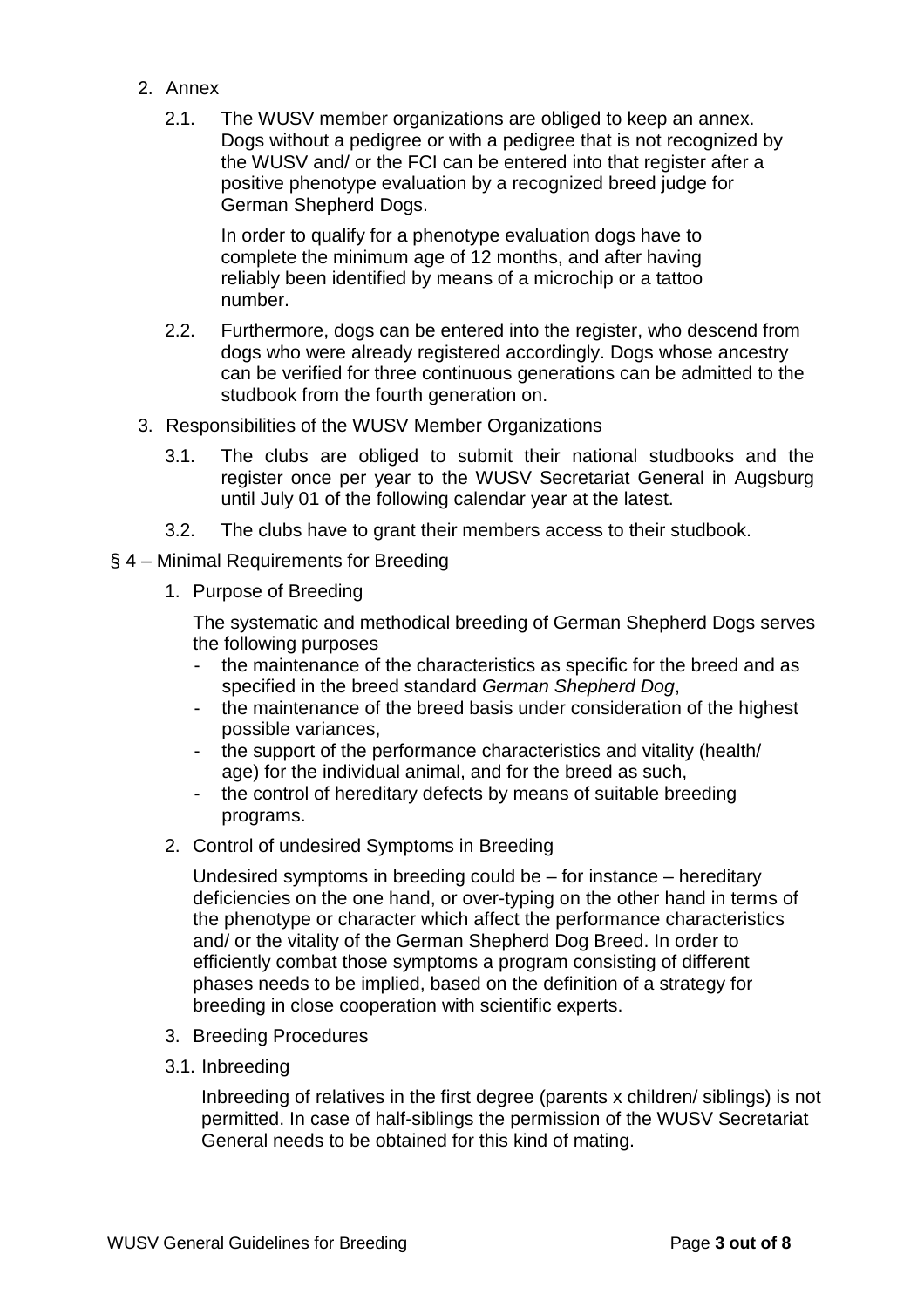# 3.2. Pure Breeding

Pure Breeding means the mating of animals of the same breed which automatically leads to the utilization of the given hereditary respectively genetic material through mating among family members or inbreeding.

# 3.3. Inbreeding

Inbreeding describes a kind of breeding that is based on close consanguinity which implies that one particular ancestor is at least in one case represented on the father's or on the mother's side. Inbreeding means breeding with relatives and includes breeding with siblings, too. The term inbreeding is – however – limited to the first five lines of ancestry. Inbreeding that is closer than  $2 - 3$  is not permitted. That applies for siblings as well.

#### 3.4. Variances / Blood Basis

In order to maintain the broadest possible blood basis the WUSV member clubs are advised to implement a limitation of mating.

For clubs with up to 2,000 litters in one calendar year, a male should be used 60 times for mating at a maximum; for clubs with more than 2,000 litters 90 times of mating are admitted at the most.

3.5. Breeding Recommendation

Breeding recommendations for individual dogs should only be granted in case of a positive evaluation of a minimum of 60% of the entire offspring or in case of two dogs that were selected based on a controlled and reliable random principle of each litter.

3.6. Artificial Insemination

Semen collection for the purpose of artificial insemination, artificial insemination as such as well as cloning is not permitted. Puppies that were sired under those conditions may not be entered into the studbook or the annex of a WUSV member organization.

3.7. Foster Rearing

The rules for foster rearing and the monitoring hereof are determined by the WUSV member organizations.

3.8. Breeders/ Owners of the stud dogs

For the owners of German Shepherd Dogs who wish to participate in the studbook of a WUSV member organization (owners of males- and females) the membership within that same club is mandatory.

A breeder of a litter is either the owner or the contractor of a loan agreement for female dogs by the time of the mating. However, the rights of the breeder can be transferred in case of the sale of the pregnant female. In this case a certificate of the purchase is to be presented at the relevant studbook department until the 49<sup>th</sup> day of pregnancy at the latest. Exceptions are not admitted.

- 3.9.Responsibilities of the Breeders
- a) The requirement to obtain a license for a breeding site and for breeding are as follows:
	- The applicant has to be major of age and prove the necessary expertise.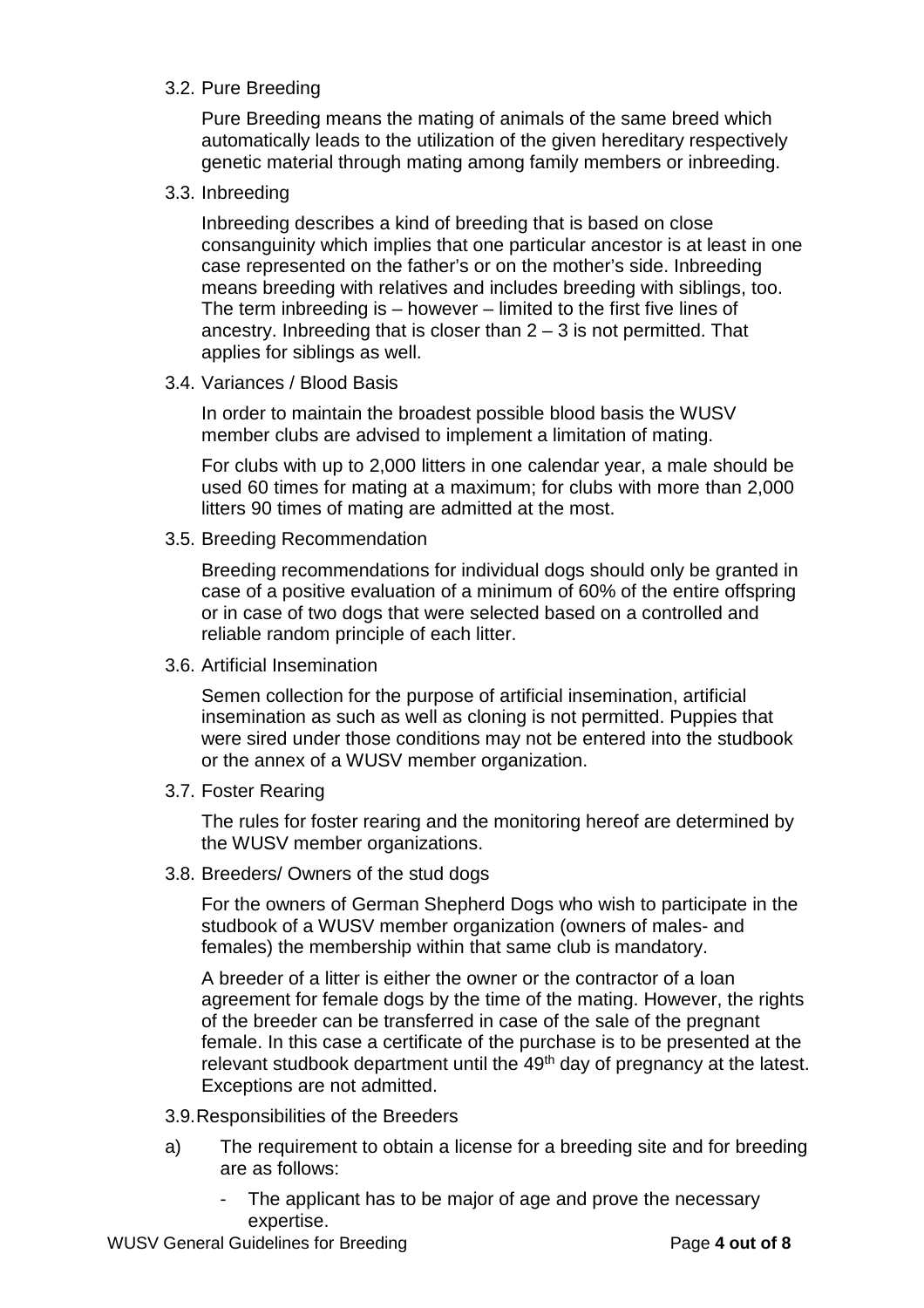- Successful on-site inspection of the breeding site,
- Certificate of Kennel Registration (FCI)

The national member organization of the dog owner is accountable for the verification of the requirements as listed above.

b) Breed Loan Agreement

The requirements for breed loan agreements are specified by the national member organizations.

c) Litter Registration

The breeders are obliged to report their litters to their member clubs four weeks at the latest after the puppies were born and either chipped or marked with tattoos.

They have to allow for the inspection of the litter, the mother dog, the conditions and overall situation of the breeding site by either the breed warden of the member club or a third party that was authorized accordingly.

d) Vaccination of the Puppies

Before the puppies are sold they have to be vaccinated by a veterinarian doctor. The vaccine information is to be recorded on the litter registration sheet. The chip number is to be entered into the vaccination certificate.

e) Documentation

The breeder is obliged to document all relevant information in terms of his or her kennel (*kennel record*).

3.10. Responsibilities of the Stud Dog Owners

The owners of the stud dogs are obliged to immediately report the mating to their member organizations and to keep the relevant documentation.

3.11. Maximum Number of Pregnancies & Matings

Females:

Females may not raise more than three litters in a period of 24 months (provided that legal stipulations regarding the number of puppies and foster rearing do not require a longer period of restriction). Relevant is the date of birth of the puppies. Females in their heat my not be subjected to multiple mating by different males.

Males:

Males who comply with the stipulations under § 5 of these General Guidelines may be used for a maximum of 90 matings in one calendar year. The owners are free to decide about the ratio of the number of matings on national territory or abroad.

However, the male may only be used for 60 matings in total on national territory in terms of the domicile of the dog owner.

The matings are to be divided in an even fashion.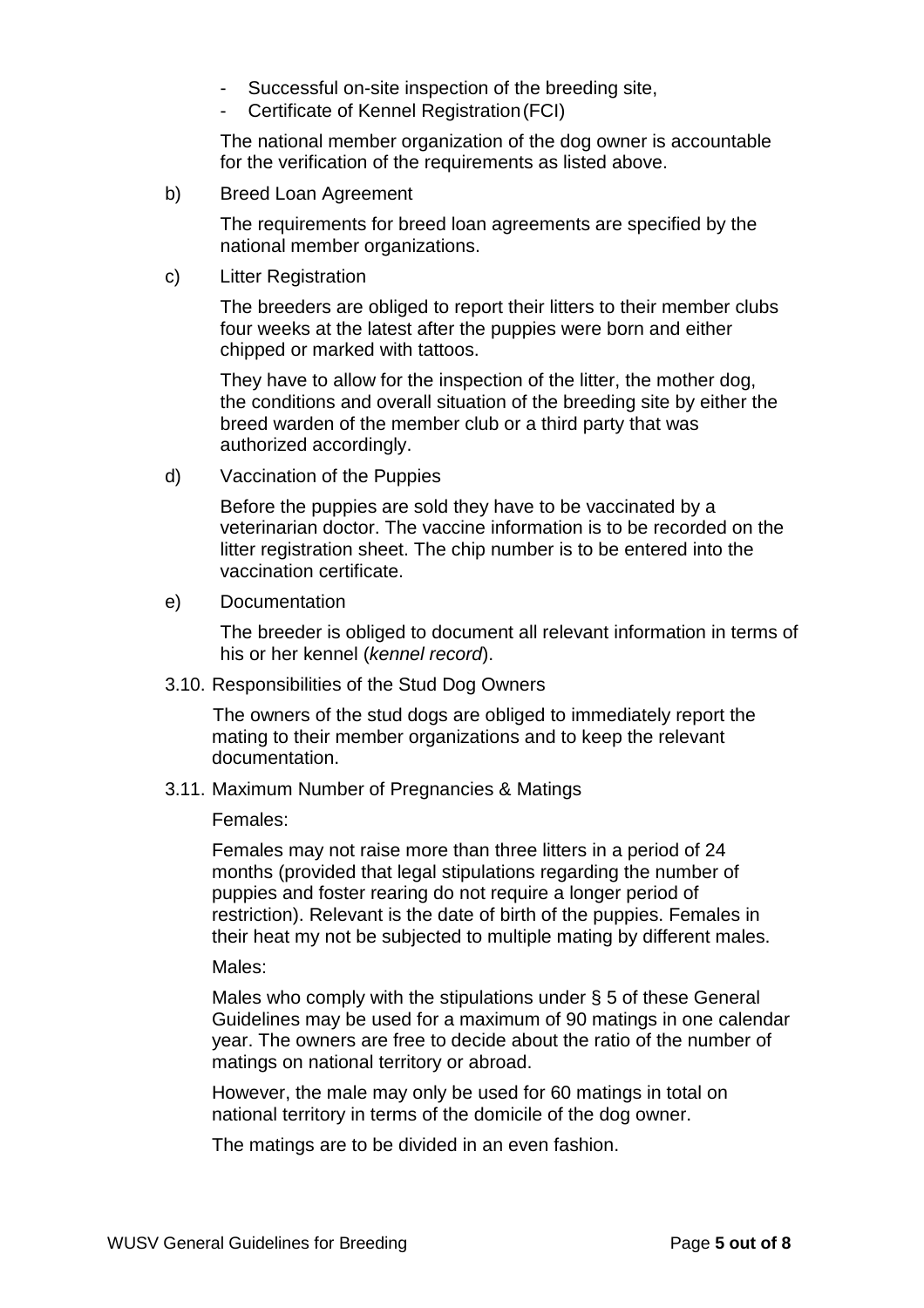Multiple acts of mating between the same male and the same female within a period of 28 days are counted as one.

In case that a male dog reaches the minimum age for mating during the course of the relevant calendar year, only a proportionate number of mating acts is admitted counted from the day on which the dog reaches the minimum age.

If a male dog shall be sold only a proportionate number of mating acts is admitted, counted back from the official date of the purchase.

In case that a male dog is temporarily banned from mating the number of mating acts is to be reduced in a proportional manner.

Several mating acts within a relatively short period of time are to be avoided for the sake of the physical constitution and for an improved guarantee for conception.

#### § 5 – Admission for Breeding

- 1. Only healthy and mentally stable dogs with typical features of the breed shall be admitted and used for breeding.
- 2. The following minimum requirements have to be met on the day of mating:
	- a) The dog has to be registered in the national studbook;
	- b) No inbreeding closer than 2-3 / 3-2 (applies for dogs born on and after January 01, 2019)
	- c) Both parent dogs obtained an SV/ WUSV recognized HD/ ED diagnostic showing the status *normal, almost normal* or *still admitted*;
	- d) Identification by microchip and/ or tattoo, and explicitly DNA verified (procedure according to requirements of the founding association) – applicable for dogs born on or after January 01, 2021
	- e) Compliance with the minimum requirements for health conditions as defined by the WSUV;
	- f) Compliance with the minimum age for males and females in terms of mating;
	- g) Successful passing of a character test and verification of breed disposition according to the stipulations of the SV (applicable for dogs born on or after January 01, 2019) or a working trial title according to the examination regulations, passed under the supervision of a WUSV recognized judge (IPO/IGP-ZTP, SV-ZAP, IPO/IGP 1-3, passed with at least 80 points in section C, HGH, RH2 in section B (IPO-R, -F, -FL, -T, -L or -W plus initial breed survey of the dog) or a comparable working trial as recognized by the WUSV;
	- h) Successful presentation of the dog at a breed show supervised by a SV/ WUSV recognized judge with GOOD as a minimum evaluation.
- 3. Exclusion Criteria for Breeding:
	- a) Dogs who do not comply with the stipulations under  $\S 2$ , a) h) do not qualify for breeding;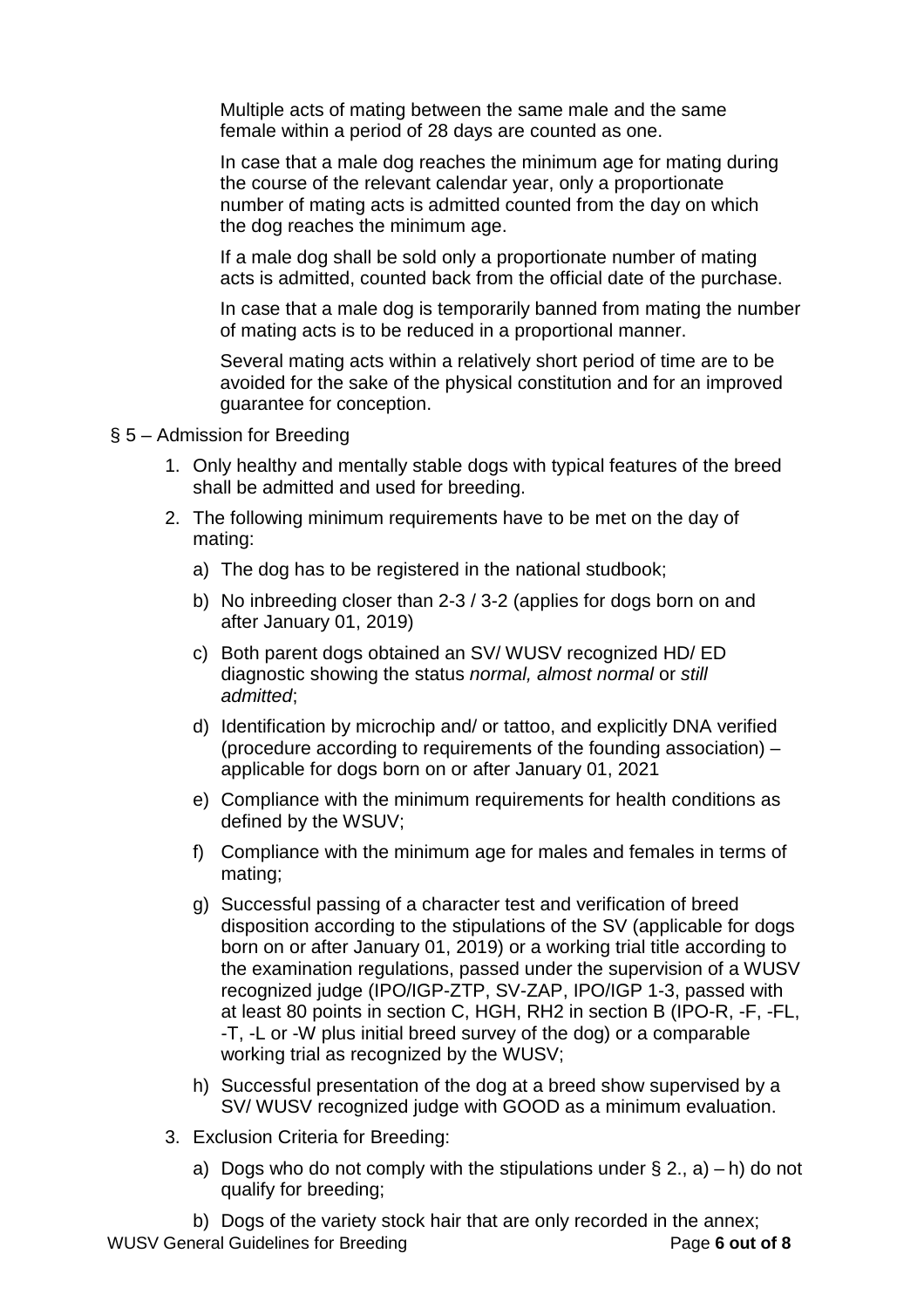- c) Dogs with the following deficiencies do not qualify for breeding
	- Dogs with weak character, vicious dogs or dogs with weak nerves
	- Dogs diagnose with mild or severe HD
	- Dogs diagnose with mild or severe ED
	- Monorchids and Cryptorchids
	- Dogs with disfigured ears or deficiencies in the tail;
	- Dogs with malformations
	- Dogs with missing teeth (1premolar 3 and 1 further tooth or 1 fang or 1 premolar 4 or 1 molar 1 or 1 molar 2 or in total 3 teeth or more)
	- Dogs with considerable pigmentation disorders and so-called *Blue Puppies (Bläulinge)*
	- Dogs with long stockhair without undercoat
	- Dogs with long stockhair
	- Dogs with deficiencies in their jaws (more than 2 mm overbite or overshot/ undershot bite or bite from edge do edge in the entire incisor region
	- Oversized or undersized dogs amounting to more than 1 cm (suspended until December 31, 2020)
	- Females after three cesarean sections
- d) Surgical interventions that could affect the phenotype development of a dog or which are of importance in terms of a dogs breeding qualification are to be reported to the relevant studbook department. The studbook department decides on an individual basis whether the dog in question shall be further admitted for breeding. In case of non-compliance the dog can be excluded from breeding as soon as the infringement becomes known.

#### § 6 – Hip-Dysplasia (HD) – Procedure

1. General

A hip-dysplasia is a pathological change of the hip joints in the area of the joint socket and the femoral head. The development of this disease can vary from a mild to a severe form.

In 1966 the *Verein für Deutsche Schäferhunde (sV) e.V.* implemented a procedure to combat the disease and which is still being applied. The results in terms of breed selection are outstanding to this day.

Also, the *Verein für Deutsche Schäferhunde (SV) e.V.* implemented a mandatory breeding program with the aim to prevent and combat hipdysplasia which is based on the so-called breeding value estimation.

2. Diagnostics Procedure

Modern x-ray methods are applied to ascertain the status of the hip joints.

As a matter of principle, a dog can only once be subjected to a radiographic examination for which the minimum age is twelve months.

The details of the procedure are laid down in the implementing rules for HD/ ED examinations.